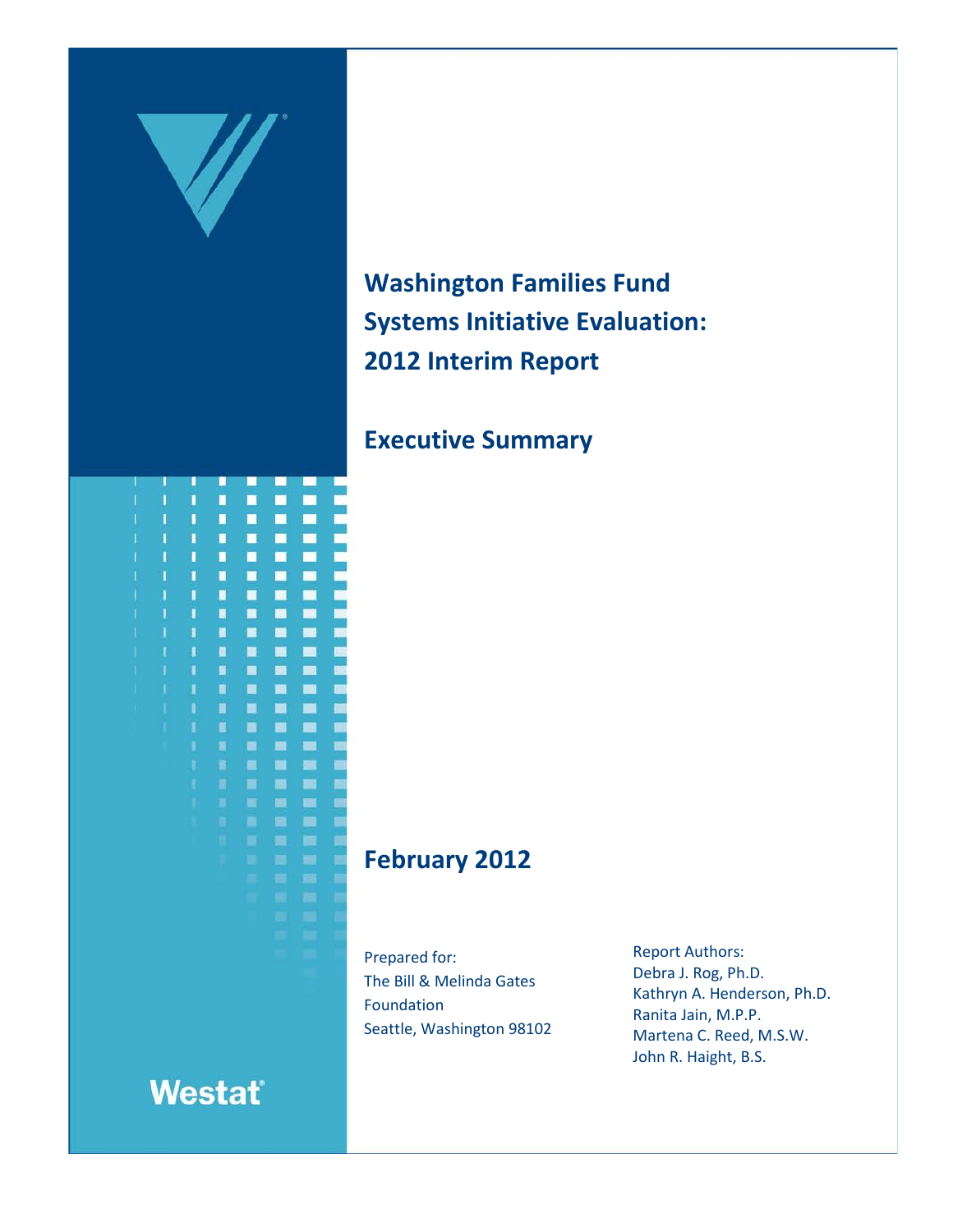#### **Overview**

The Washington Families Fund Systems Initiative is a \$60 million comprehensive systems change intervention aimed at ending family homelessness. Implemented in three counties in the Puget Sound region of Washington State (i.e., King, Pierce, and Snohomish), the Initiative is guided by a Theory of Change that builds on proven and best practices as well as emerging new concepts from a number of communities across the United States. The Initiative, created over the course of several years by the Bill and Melinda Gates Foundation (BMGF), was approved in October 2007 and officially launched in 2009. Building Changes, a local nonprofit organization with a long history of working on homelessness issues at local, state, and federal levels, was designated in 2009 as the intermediary to operate the Initiative. The three communities were funded to conduct a three stage planning process, culminating at the end of 2010 in five year implementation plans that are currently being put into action $^1$  $^1$ .

Westat, a national research firm with extensive background in the evaluation of program and systemlevel interventions for homeless families, has been commissioned to conduct a longitudinal evaluation of both the implementation and outcomes of the Initiative. This first set of coordinated reports document both the baseline status of the systems for homeless families in each of the counties prior to the Initiative and the implementation of the Initiative in its first two years after the launch (2009- 2011). The reports, available on BuildingChanges.org are intended to provide a foundation of understanding of the Initiative and to provide formative feedback to BMGF, Building Changes, and stakeholders in the individual counties.

### **The WFF Systems Initiative: Impetus and Theory of Change**

The Foundation created the WFF System Initiative to assist the three counties in the Puget Sound area in creating reforms that can lead to reductions in family homelessness. The Initiative has four focus areas, described below.

The first "focus area" of the theory is the heart of the Initiative, outlining five programmatic pillars or areas of promising practices to reform systems serving homeless families. These pillars include:

- **Coordinated Entry:** A common point of entry into the system that includes a universal assessment protocol to match families to needed resources;
- **Prevention:** Resources that either divert families from entering shelter or that stabilize housing situations for families who are at risk of homelessness;

 $\overline{a}$ 

<span id="page-1-0"></span><sup>1</sup> Due to changes in the economic climate since the strategy was initially approved in 2007 and the length of time it took for the Initiative to unfold, BMGF has decided to extend the timeframe of the Initiative for an additional three years to allow for economic recovery and the complexities of the system change processes. The projects now will be implemented over the course of eight, rather than five, years.

WFF Systems Initiative Evaluation: 2012 Interim Report New York Page 1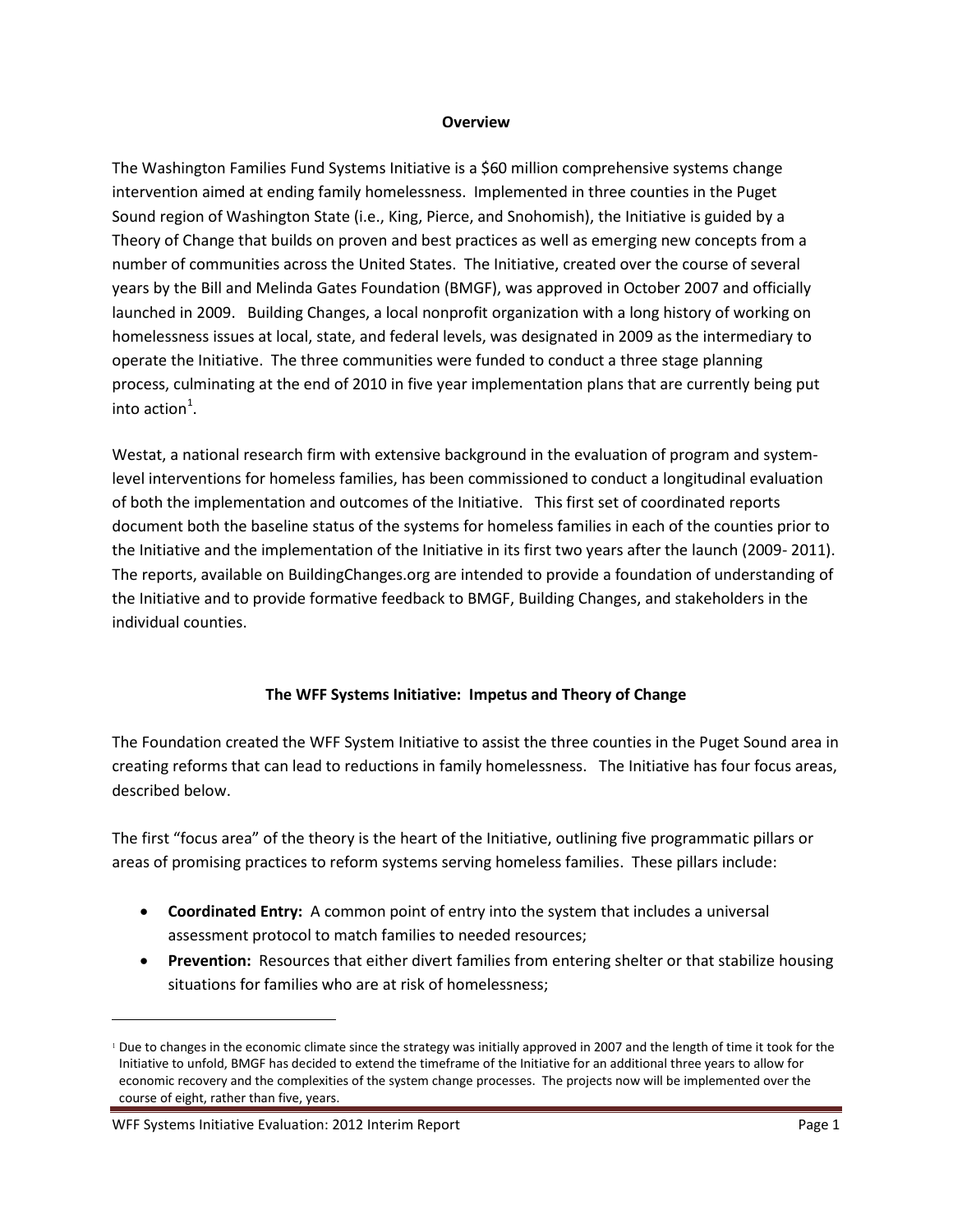- **Rapid Housing**: A system for quickly placing families who enter shelter into permanent housing, often with short-term rental assistance;
- **Tailored Services**: Services that provide for flexible, coordinated, and customized support to ensure that families are matched with the services needed to become residentially stable and self-sufficient; and
- **Economic Opportunity**: Services such as education, job training, and other employment preparation and support that help families become and stay residentially stable and selfsufficient.

The expectation is that change will occur by having organizations with the capacity to implement the pillars. Focus Areas 2 through 4 are believed to be critical components to drive and support the effective implementation of the programmatic pillars at the organization and systems level. These include effective collaboration and coordination among the providers and other stakeholders that provide for resources to support the pillars (Focus Area 2); data systems that provide reliable, accurate, and timely data to inform decision-making at service and system levels (Focus Area 3); and advocacy for building awareness and support among policymakers and key third parties for reallocating existing resources and promoting new sources of funds (Focus Area 4).

The goals of the WFF Systems Initiative Theory of Change are to decrease the number of families who experience first time homelessness, to decrease the number of families who experience repeat homelessness, and for those who become homeless, to decrease the length of time they are homeless. The ultimate goal is to produce a 50 percent reduction in family homelessness in each of the three counties by 2020.

## **Key Accomplishments**

The WFF Systems Initiative has made great progress in implementation since its official launch in March of 2009. Despite being clouded by the worst recession since the Great Depression and the subsequent elongated impact on the State and local economies, the Initiative has been able to take hold in all three counties. Among the key accomplishments of the Initiative up through February 2012 include:

• After engaging in planning for nearly 18 months, *each of the counties has begun or is about to launch activities in one or more of the pillars*. In January 2011, Pierce County launched their centralized intake system, Access Point for Housing (AP4H), were redeveloping their prevention strategy, had rapid rehousing ready to launch, and were engaged in activities to address the other two pillars. Snohomish County launched its *Investing In Families* pilot project in July 2011, implementing all pillars with a pilot sample of 75 families. In King County, the coordinated entry and assessment plan and their plans for shelter diversion were scheduled to be launched by April 2012, and activities were in place in developing the housing stabilization process that would include attention to rapid re-housing , tailored services, and economic opportunities.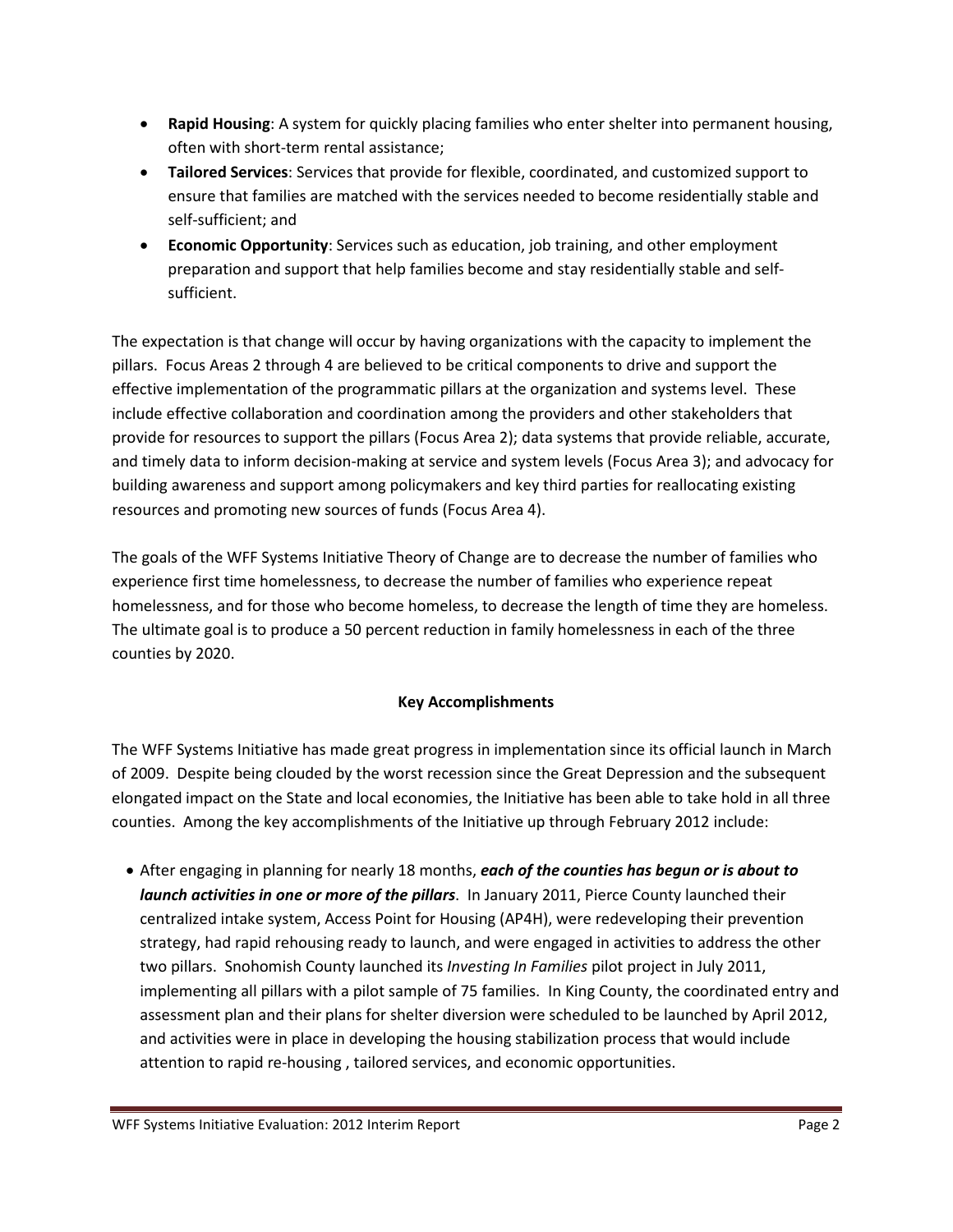- All counties now have *operating funders' groups* to guide the work of this Initiative and the broader homeless portfolios in the counties. King County's group predated the Initiative, but both Pierce and Snohomish counties groups were developed in part with impetus from Building Changes. Building Changes also participates in each of the groups.
- *Progress has been made on the HMIS* in all three counties. As of February 2012, all three counties have had systems that are up and running, providing data to guide decisions, and getting more involved in the workings of the Initiative. Each of the counties' HMIS systems will play a pivotal role in capturing the data on the process and the assessments of the coordinated entry process.
- The Initiative has *an operational and active intermediary* that is increasingly taking over the management of the Initiative, awarding grants, offering technical assistance and ongoing support to the counties, fostering collaboration and coordination among agencies, convening groups on key issues, and promoting policy change. Two noteworthy accomplishments of Building Changes included The *Silos to Systems* convening in October 2011, a key event that was well-received and appears to be having longer effects on the thinking and work of the counties, and leading an effort to get legislation passed at the state level that permits telephonic consent for HMIS data collection and thus ensures a more open coordinated entry process in the three counties.
- *A variety of advocacy activities have occurred*, including the awarding of over 30 advocacy grants to a variety of organizations across a range of sectors, to broaden awareness of family homelessness and the role of the Initiative, and to garner support for its efforts.
- *A longitudinal evaluation has been funded and in underway, providing feedback* from its systems data collection efforts and more recently from the family data collection efforts, and has helped to spark improvement in the counties, especially with respect to the HMIS.

## **Recommendations**

We offer six recommendations based on our analysis of the early implementation findings. Each is described below. The first five are directed to all stakeholders involved in the Initiative; the last recommendation is specifically directed to both the Foundation and Building Changes to work to clarify the role of the intermediary.

## **Re-examine the Theory of Change**

Although the Theory of Change has provided great flexibility and general direction for the Initiative, it may be useful to take stock of what has been learned to date, and whether there are specific changes or additions that would be useful to make at this time. Even if a conscious process of review only serves to reaffirm the usefulness of the Theory of Change as is, it would be a process that would be useful for galvanizing support and refreshing the importance of the model.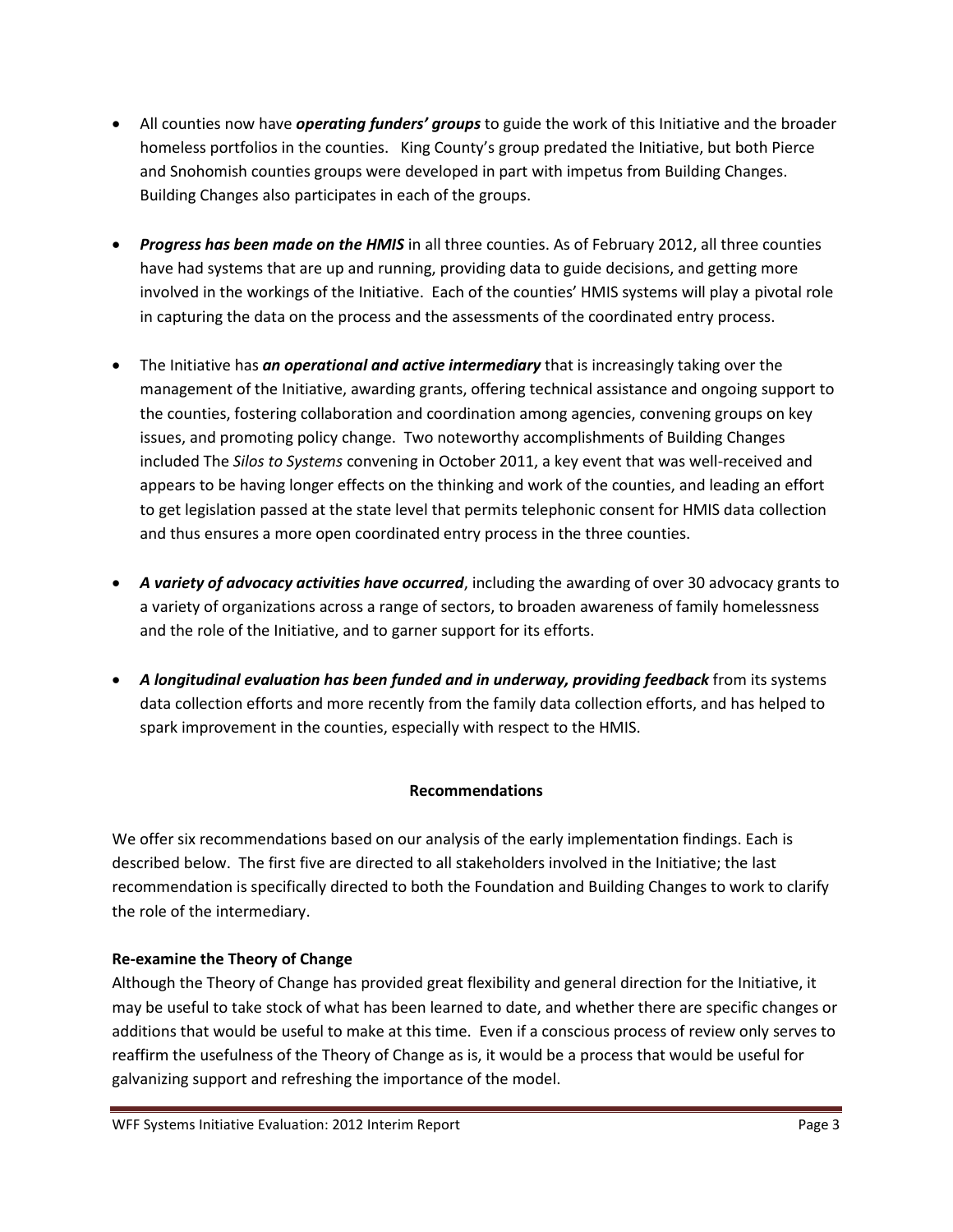### **Develop an Agreed Upon Approach to Rapid Housing**

The system's entrenchment in the status quo continuum of housing in each of the three counties and stakeholder concerns about the "sixth pillar" suggest the need for greater attention to how to move the needle away from "building more housing" to new innovations. This focus on transitional housing was perpetuated by both the investments made by the Foundation's earlier initiative, Sound Families, and over a decade of federal funding dedicated to this resource, albeit without evidence of its effectiveness in improving the stability of families. The consequence of having so much transitional housing appears to have cemented it as a permanent and needed fixture in the system. Moving from a continuum of care mentality to one that focuses on the urgency of permanent housing will require organizations and individuals within the systems to change their philosophical orientations, to be open to innovative and nontraditional approaches to serving families, and to repurposing existing housing resources to new and better uses.

Given that the Foundation promoted and funded much of the transitional housing, there will likely be skepticism as to whether this new approach is also expected to be a "flash in the pan". However, there is a need to try out new approaches that are both more cost-effective and capable of serving greater numbers of families with a wider variety of needs than can be served by transitional housing. It is important that all involved in the Initiative work together to assess what is working and why, and what changes need to be considered in best to meet the needs of homeless families and increase their stability. The approach needs to be flexible so that providers can be offered support as they adapt their business models to accommodate these new directions in the system.

#### **Continue Tri-County Work**

As the Initiative continues to unfold, it will be important to continue to understand and study the differences among the counties and how it impacts the implementation process and the outcomes. Work on some pillars, however, may benefit from a more explicit cross-county effort. One area in which a tri-county approach may augment individual county efforts is the work with the workforce development system. There may be considerable benefit to working across the three counties to engage the local WDCs. Understanding the strategies and partnerships that are possible, regulations that are barriers and how they can be hurdled and other activities may be best addressed as a threecounty effort.

### **Broaden Mainstream System Involvement**

Creating systems change for homeless families necessitates not only the involvement of the homeless and housing system, but other mainstream systems that have an influence on the stability of families and their progress toward self-sufficiency. The ongoing work with the child welfare system is one major step in this area. Other mainstream systems that may need to be connected to the Initiative, in addition to the workforce development system mentioned above, include health and behavioral health,